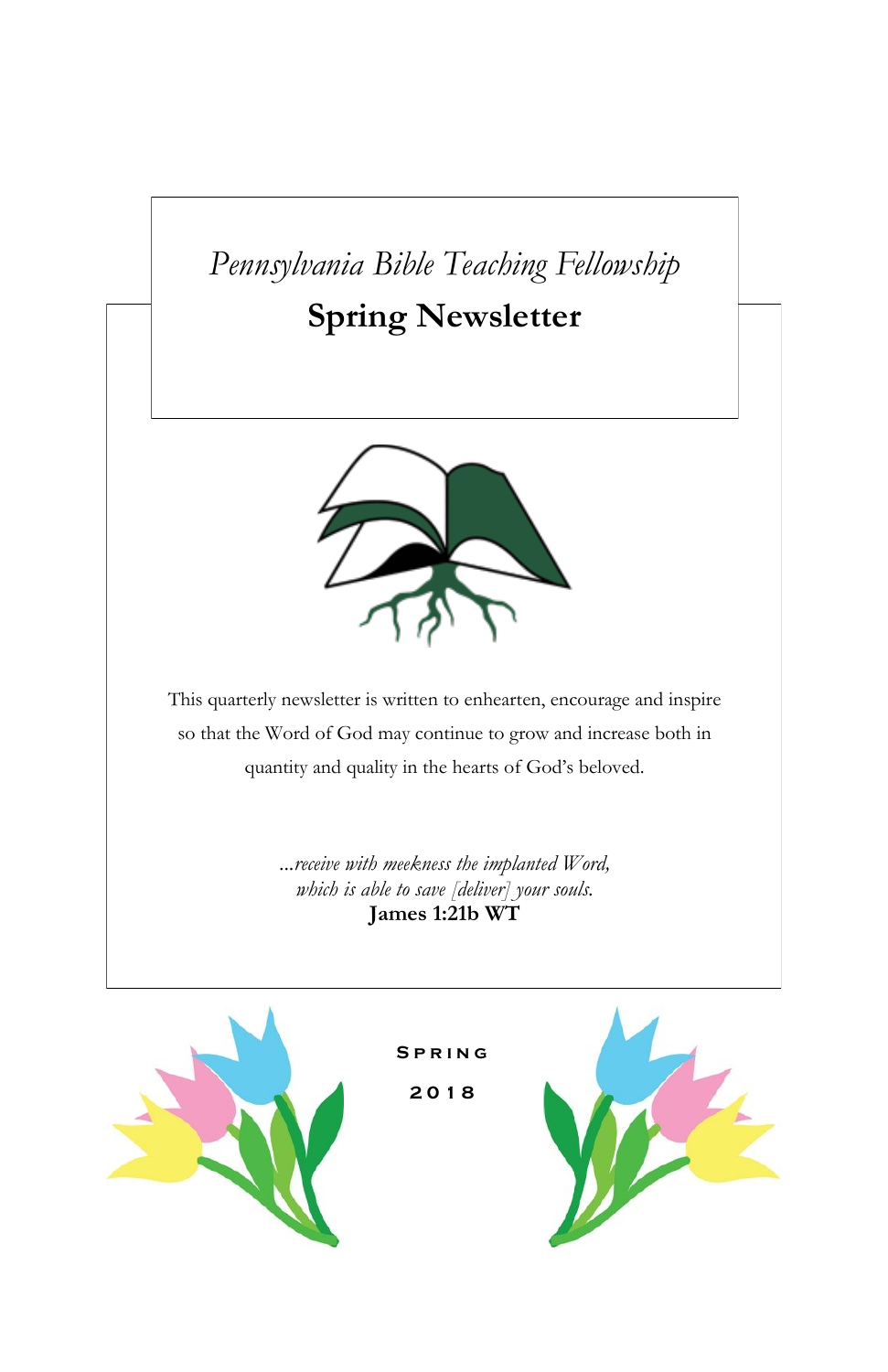## By Shawn Weir

During the late 17<sup>th</sup> century and early 18<sup>th</sup> century there was a rise of intellectual and philosophical ideas that created what historians refer to as "The Age of Enlightenment," or as known in French, Le Siècle des Lumières, literally: "The Century of Lights." Those involved felt that they were illuminating minds after what went before them in the middle or "dark" ages. It was a time of great changes and grand revisions, which ultimately led to many governmental revolutions (including the French and American), the effects of which still deeply influence our time and culture today.

For the Christian, regardless of cultural movements, it is a time of true enlightenment every time we open our hearts to the Scriptures. No one likes to be in the dark. So open your Bible, saints, and turn on the light.

> **Psalm 19: 8** the precepts of the LORD are right, rejoicing the heart; the commandment of the LORD is pure, *enlightening* the eyes

The word *enlightening* here means "to be luminous." It can be used literally and metaphorically to refer to the break of the day or to give light and shine as the sun, moon, and stars. What an expectation the believer of the Word can have every time we approach God's magnificent truth!

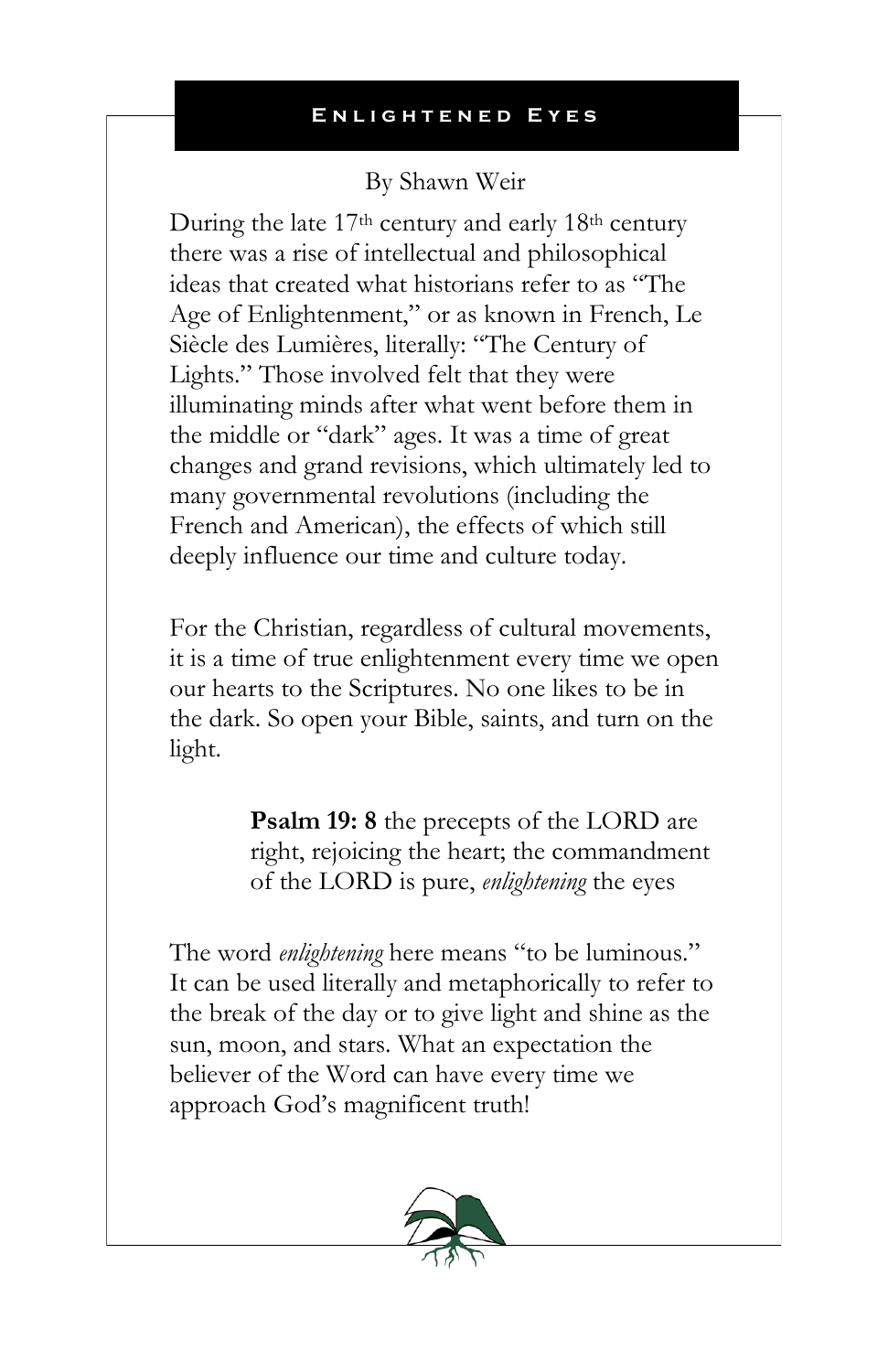The entire structure of the physical eye is reliant on light. Without light our eyes have nothing to behold. God's precepts are so right and so pure that every time we look upon them they will be faithful to give light to the eyes of our hearts.

Our Lord Jesus Christ spoke of similar things regarding the light of God's truth in **Luke 11**:

## **Luke 11:33 - 40**

**33** No man, when he hath lighted a candle, putteth it in a secret place, neither under a bushel, but on a candlestick, that they which come in may see the light

No one would light a candle in their house just to put it hidden away in a secret place or under a bushel. That would not only be an inefficient use of that light source, but it could also be a potential fire hazard! Much like our modern house lamps, one would want to place a candlestick in a logical place in the home to provide light unto all who come in.

> **34** The light of the body is the eye: therefore when thine eye is single [clear or healthy], thy whole body also is full of light; but when thine eye is evil, thy body also is full of darkness.

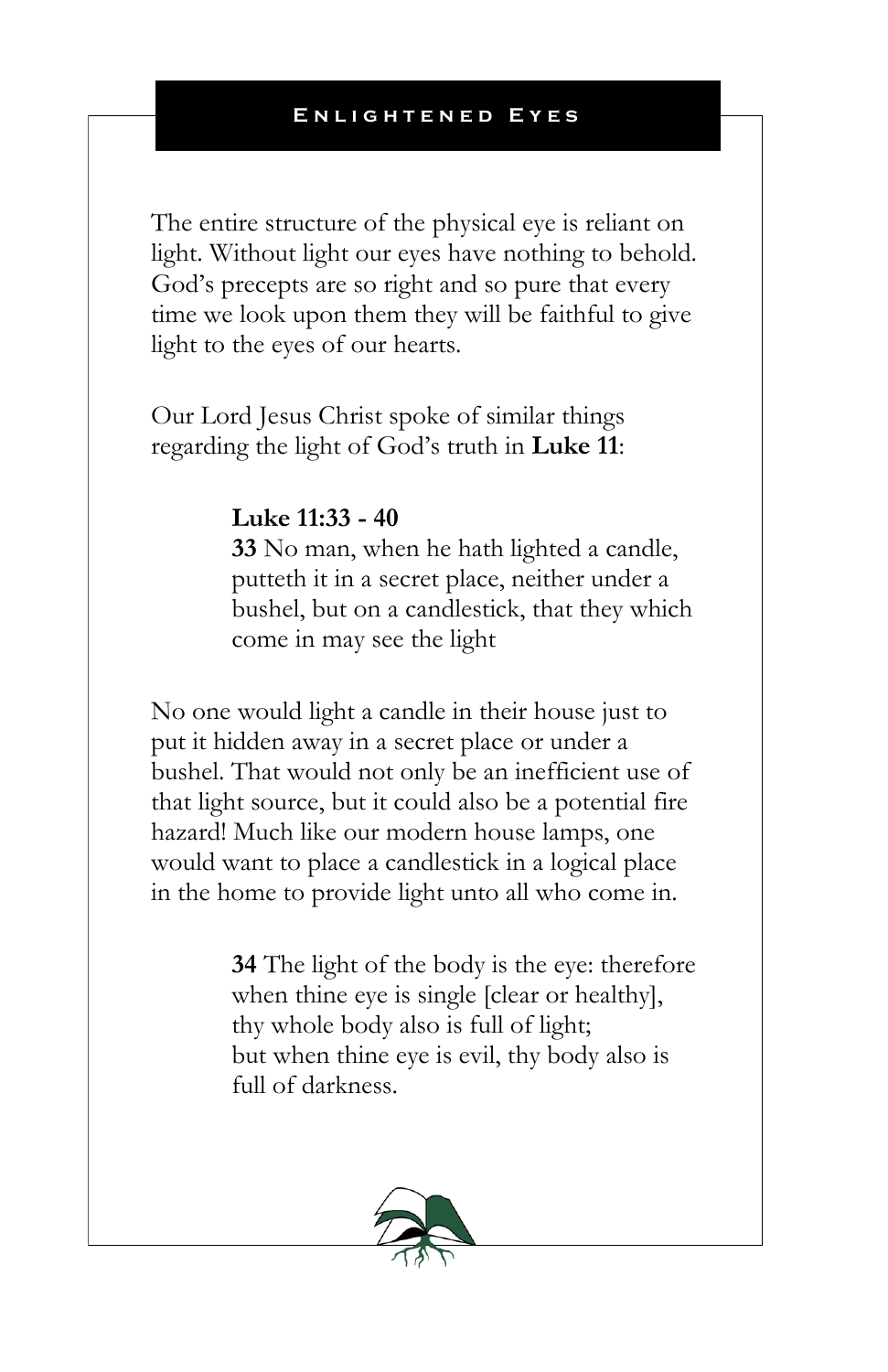Much like **Psalm 19**, Jesus Christ was also teaching on the eyes of the heart. If an eye is unhealthy (or evil), regardless of the brightness of what is being beheld, that blind eye will not be able to perceive the light. This is a great deception that many men find themselves in. They are spiritually blind but boast that they can see. In a parallel record to this in Matthew 6, our Lord says, "...if thine eye be evil, thy whole body shall be full of darkness. If therefore the light that is in thee be darkness, how great is that darkness!" What a sad place that too many find themselves in. Lost and blind, but claiming they see.

> **35** Take heed therefore that the light which is in thee be not darkness.

We want to be sure that which we are beholding is indeed the truth of God so that the light within us is indeed light in truth. Then, Jesus Christ spoke of the great effect that beholding true light has on the entire body:

> **36** If thy whole body therefore be full of light, having no part dark, the whole shall be full of light, as when the bright shining of a candle doth give thee light.

Consider that for a moment. We can behold the light of God's truth, and it has the capacity to completely enlighten us within to the extent of there being no part dark within us.

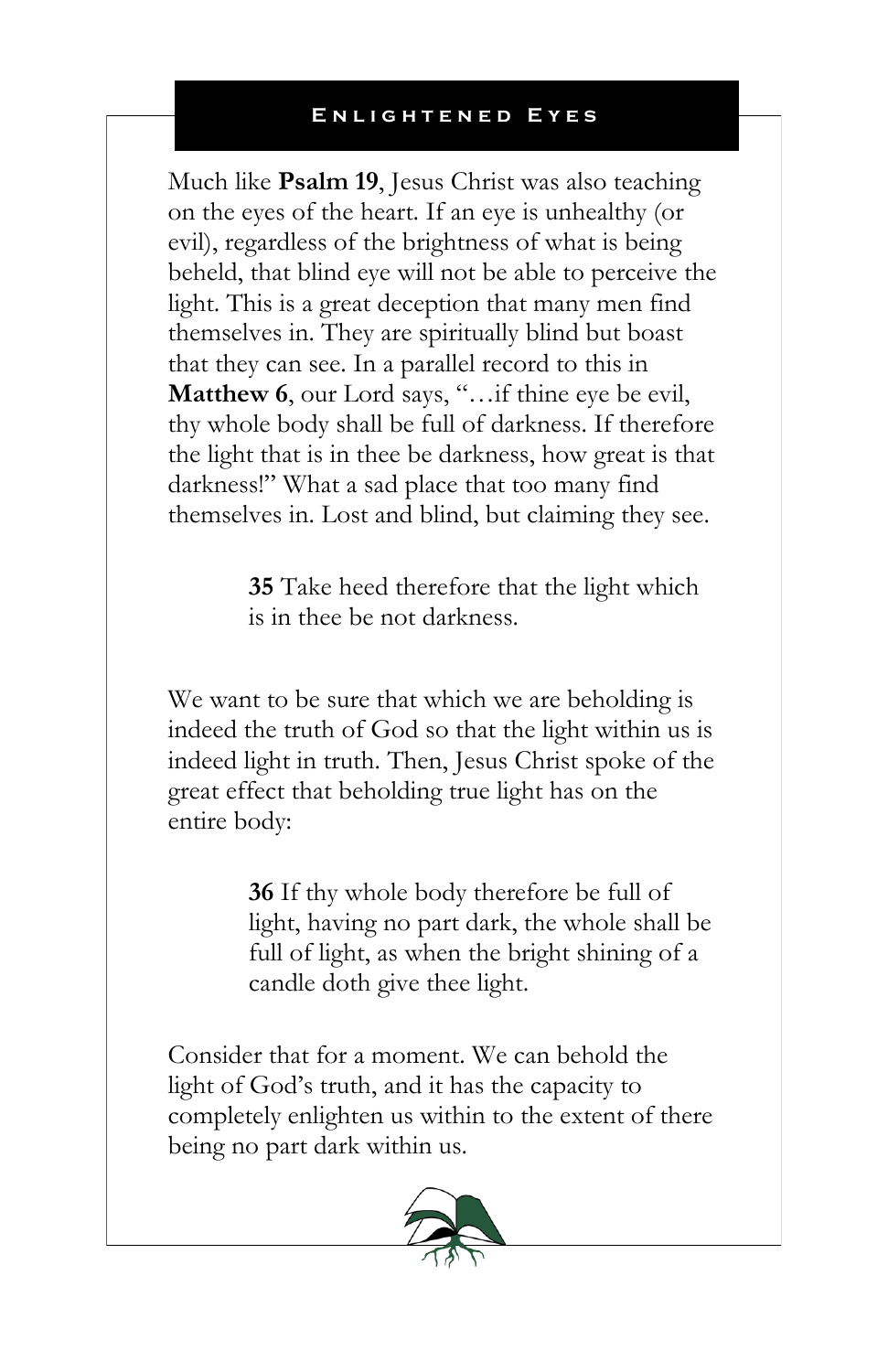No matter how dark the shadows, they can never smother a flame. Light overcomes darkness every time. Peter also spoke of the great work of God's truth enlightening the heart:

> **2nd Peter 1:19** We have also a more sure word of prophecy; whereunto ye do well that ye take heed, as unto a light that shineth in a dark place, until the day dawn, and the *day star* arise in your hearts

In a dark room, your eyes are naturally drawn to a light. So our hearts are to be to the light of God's Word in this dark world. This more sure Word of Prophecy has the ability to so enlighten our hearts that it can be as a sunrise within. Like the light of the dawn that breaks through the night, so also the Word of God illuminates us inside. As our Lord said, "full of light, having no part dark."

The greater context of this verse is Peter sharing that is wasn't experiences that he desired the saints to take heed unto. He himself walked and talked with the Lord Jesus Christ. I trust he had some stories to tell, but the Prophecy of the Scripture is that which all men should be captivated by. It shines forth greater and truer than experiences. It didn't come by the fickle wills of natural men: but as holy men of God spoke them forth as they were moved by the Holy Spirit.

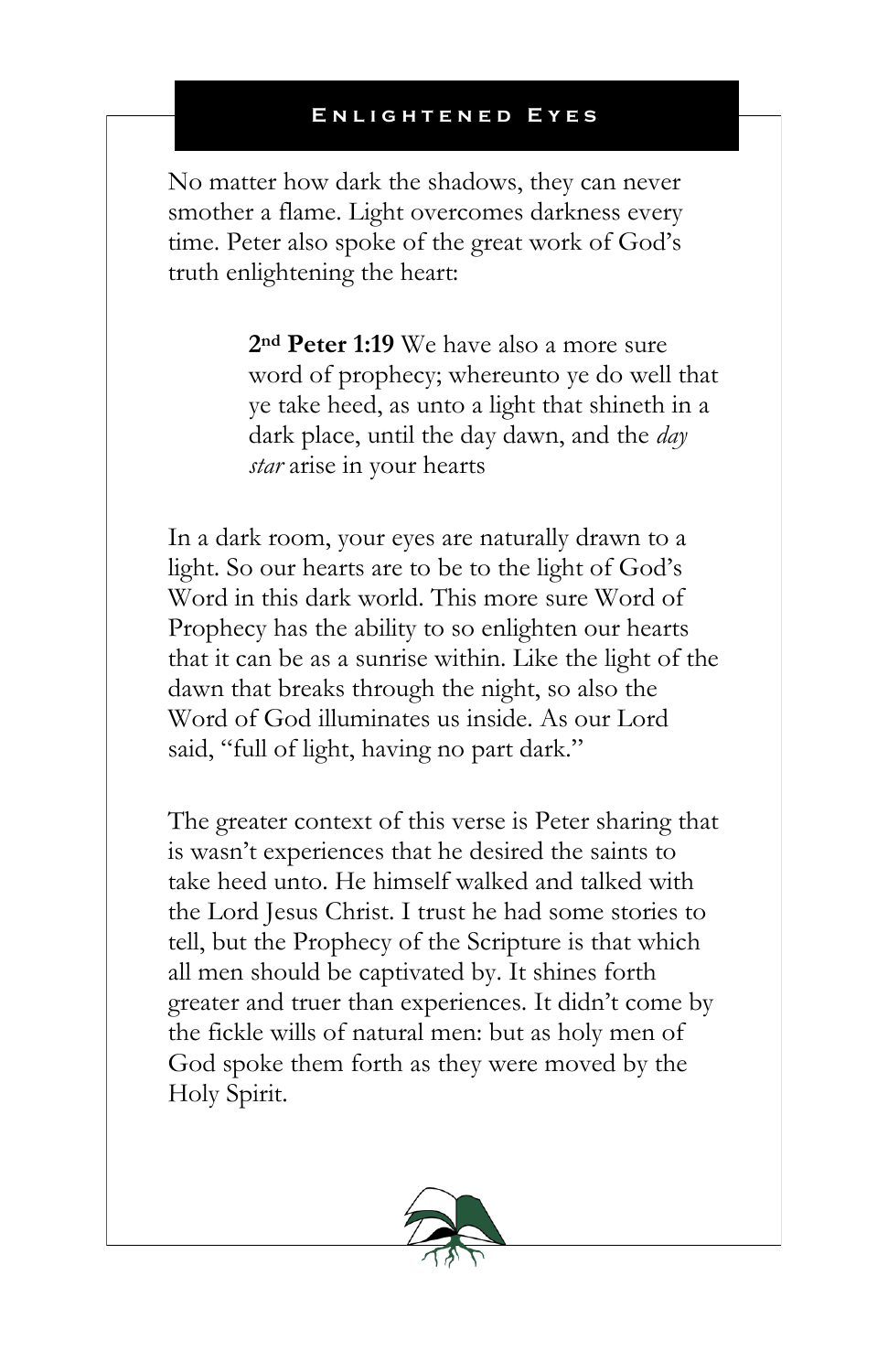So it is today, the best way to appreciate Jesus Christ doesn't come by experiences, but by taking heed to the true light which reveals him in the truth of God's Word. Incidentally, the Greek word for *day star* in this verse is a word that means "light bringing." It is the word from which we get our English word for "phosphorus." The word specifically refers to the morning star and in **Revelation 22** our Lord Jesus Christ is called "the bright and morning star."

In the magnificent epistle that Paul wrote to the Ephesians he reveals what he has been praying nonstop for those saints since the day he had heard of their believing and love:

## **Ephesians 1:15 – 18a**

**15** Wherefore I also, after I heard of your faith in the Lord Jesus, and love unto all the saints,

**16** Cease not to give thanks for you, making mention of you in my prayers;

**17** That the God of our Lord Jesus Christ, the Father of glory, may give unto you the spirit of wisdom and revelation in the knowledge of him:

**18a** The eyes of your understanding being enlightened;

The "eyes of your understanding" in verse 18, could be better translated as "eyes of your heart."

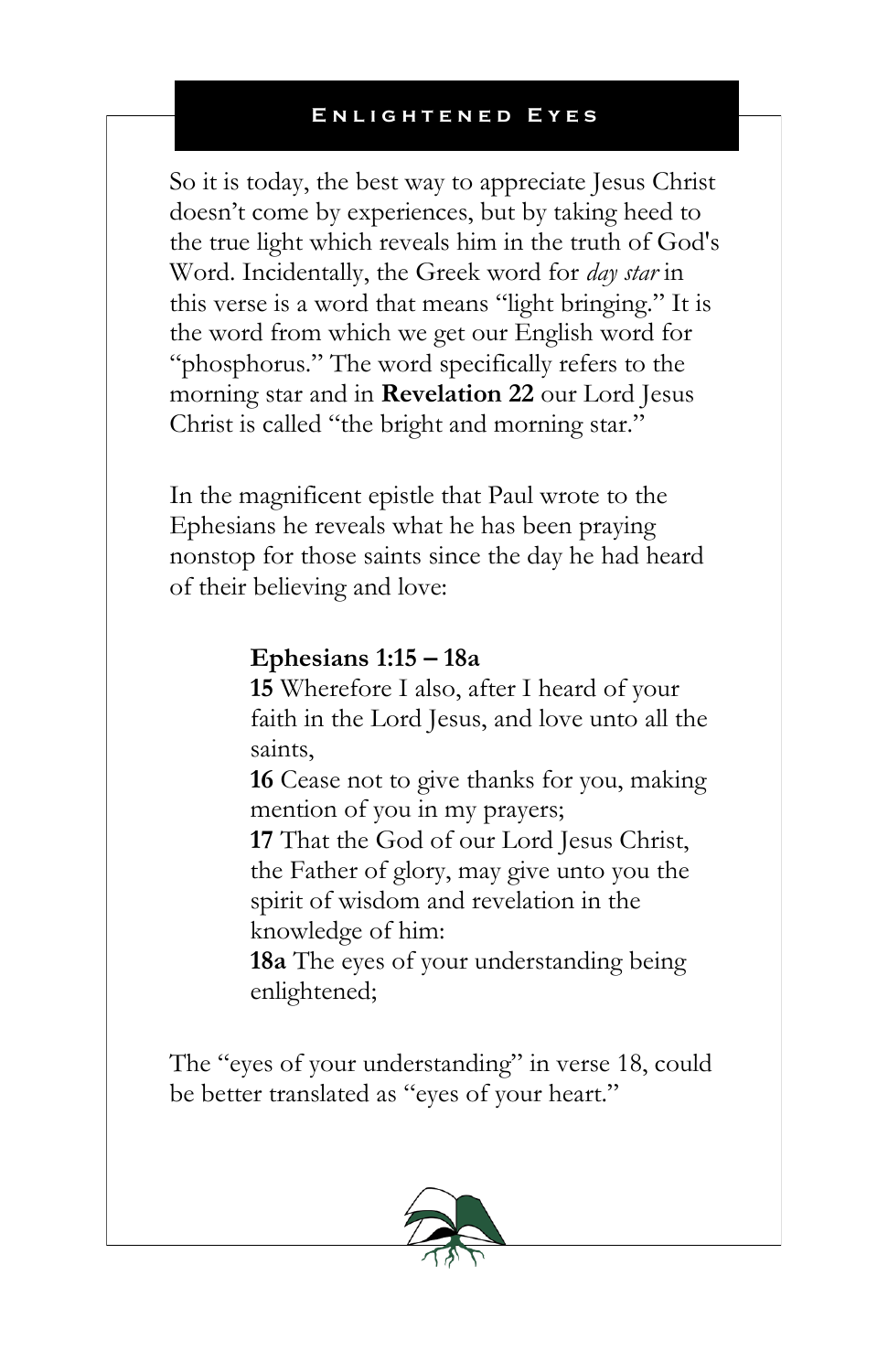In the next few verses we see that Paul is praying specifically for the eyes of the hearts of the Ephesian saints to be enlightened to three things:

- 1. That ye may know what is the hope of his calling
- 2. What the riches of the glory of his inheritance in the saints
- 3. What is the exceeding greatness of his power to us-ward who believe, according to the working of his mighty power, which he wrought in Christ, when he raised him from the dead, and set him at his own right hand in the heavenly places

Noteworthy is that unlike many common Christian prayers, Paul isn't praying for more of anything. He is just asking that the eyes of their hearts would be enlightened to what has already been given, promised, and is available.

Paul earlier in the chapter already made mention of us being "blessed with all (every) spiritual blessings in heavenly places in Christ." We are in Christ; how could we possibly be *more* blessed?

**What our hearts do need is for our eyes to be opened to it and then enlightened by it.**

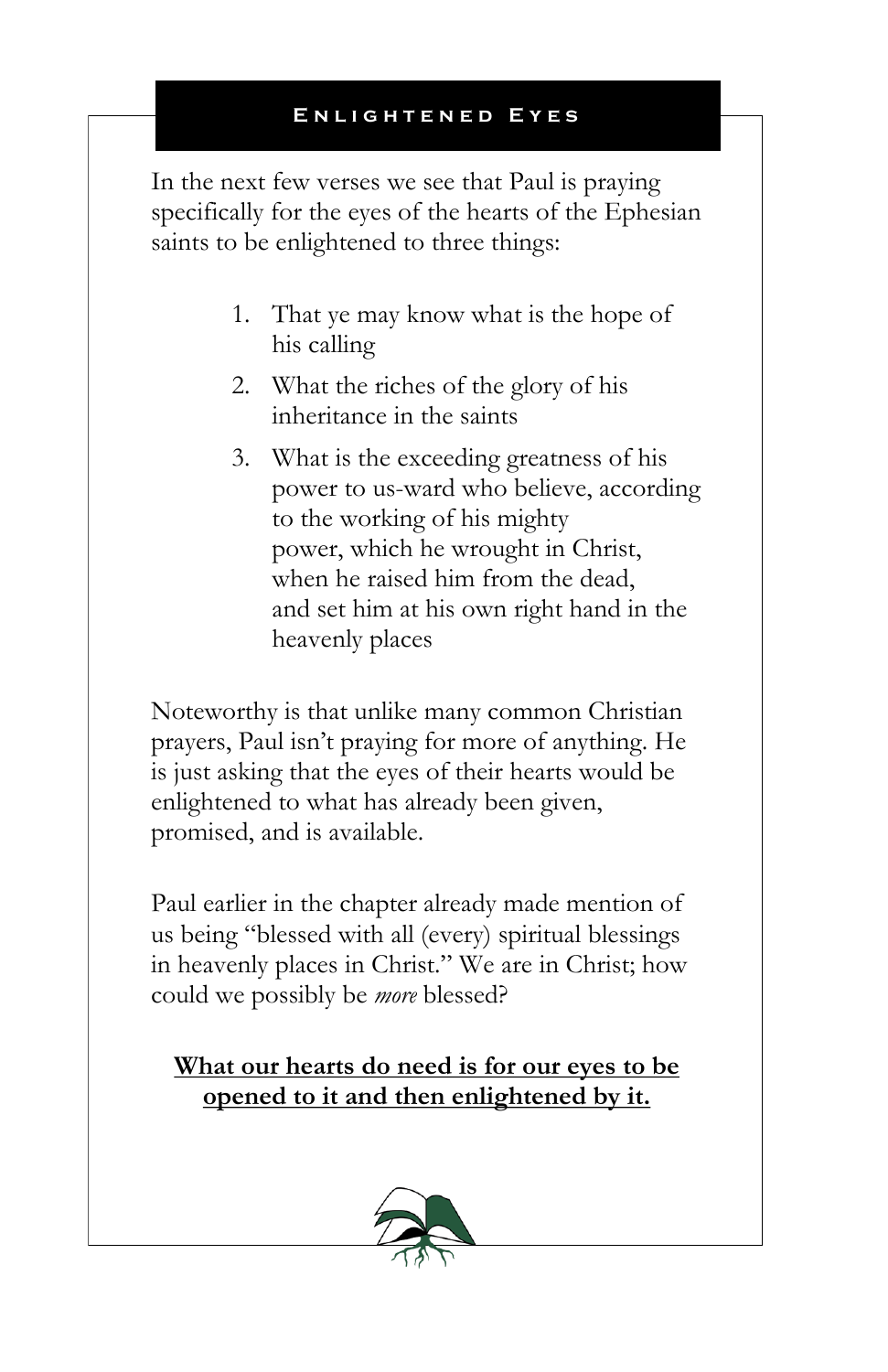There is a great record about opened eyes in **2nd Kings 6**:

## **2nd Kings 6:8 – 17**

**8** Then the king of Syria warred against Israel, and took counsel with his servants, saying, In such and such a place shall be my camp.

**9** And the man of God sent unto the king of Israel, saying, Beware that thou pass not such a place; for thither the Syrians are come down.

**10** And the king of Israel sent to the place which the man of God told him and warned him of, and saved himself there, not once nor twice.

**11** Therefore the heart of the king of Syria was sore troubled for this thing; and he called his servants, and said unto them, Will ye not shew me which of us is for the king of Israel?

**12** And one of his servants said, None, my lord, O king: but Elisha, the prophet that is in Israel, telleth the king of Israel the words that thou speakest in thy bedchamber.

Syria was at war with Israel and the king is tired of his battle plans being repeatedly betrayed. He supposed there was a spy in his midst, but found that the true problem was Elisha, a man of God who would prophesy unto the king of Israel words even secretly spoken in his bedroom.

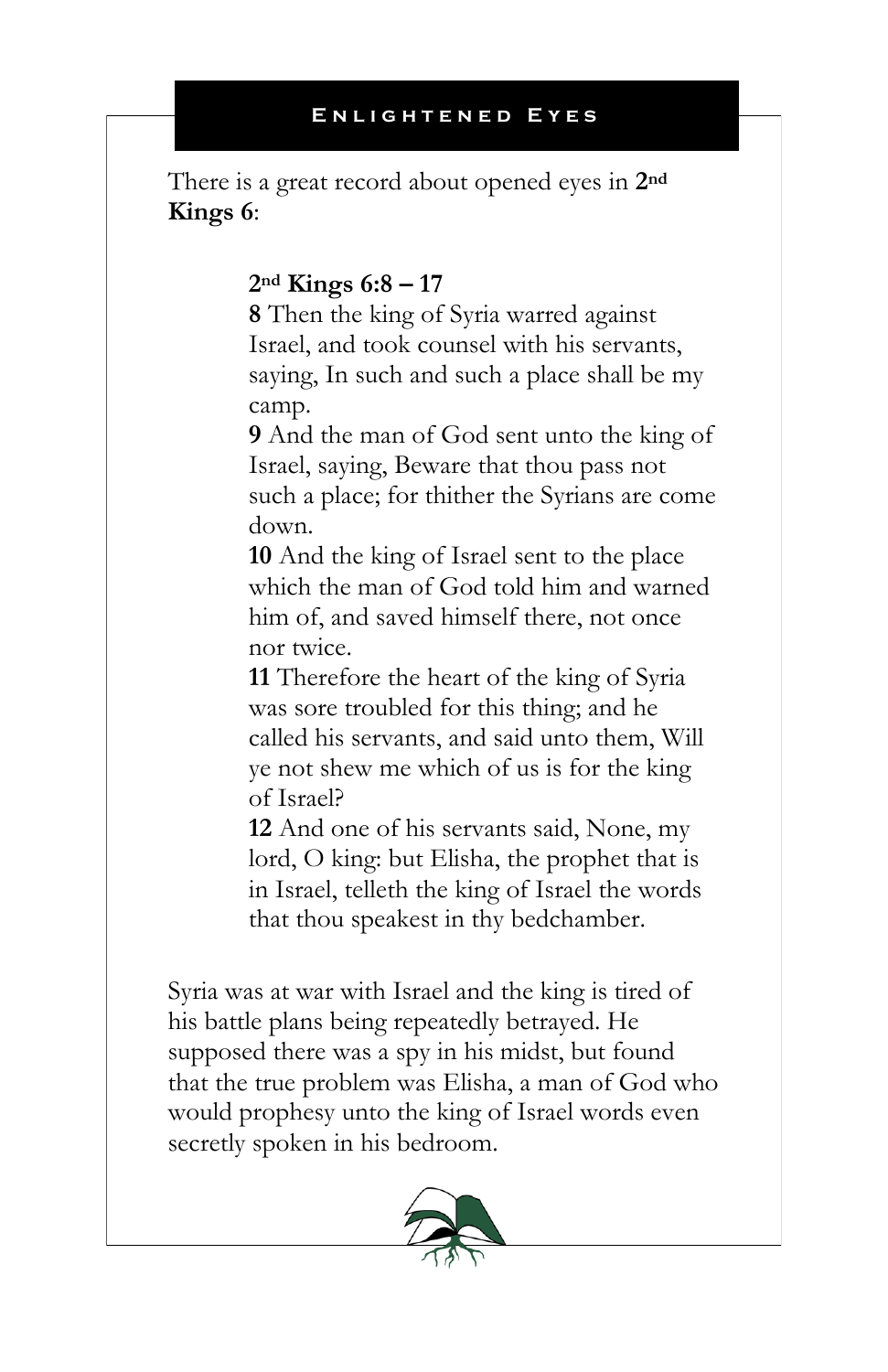Stupidly, the king thought that he could then just go kidnap a man who so faithfully walks with and for God.

> **13** And he said, Go and spy where he is, that I may send and fetch him. And it was told him, saying, Behold, he is in Dothan. **14** Therefore sent he thither horses, and chariots, and a great host: and they came by night, and compassed the city about.

The king of Syria sends a great army forth and at night they surrounded the city of Dothan where Elisha the prophet was.

> **15** And when the servant of the man of God was risen early, and gone forth, behold, an host compassed the city both with horses and chariots. And his servant said unto him, Alas, my master! how shall we do? **16** And he answered, Fear not: for they that be with us are more than they that be with them.

Elisha's servant looked out and saw the army of Syrian soldiers surrounding them, and his heart was fearful. Elisha wasn't shaken. He already knew there were more with them than against them, but for the comfort of his servant's heart, he prayed a specific request.

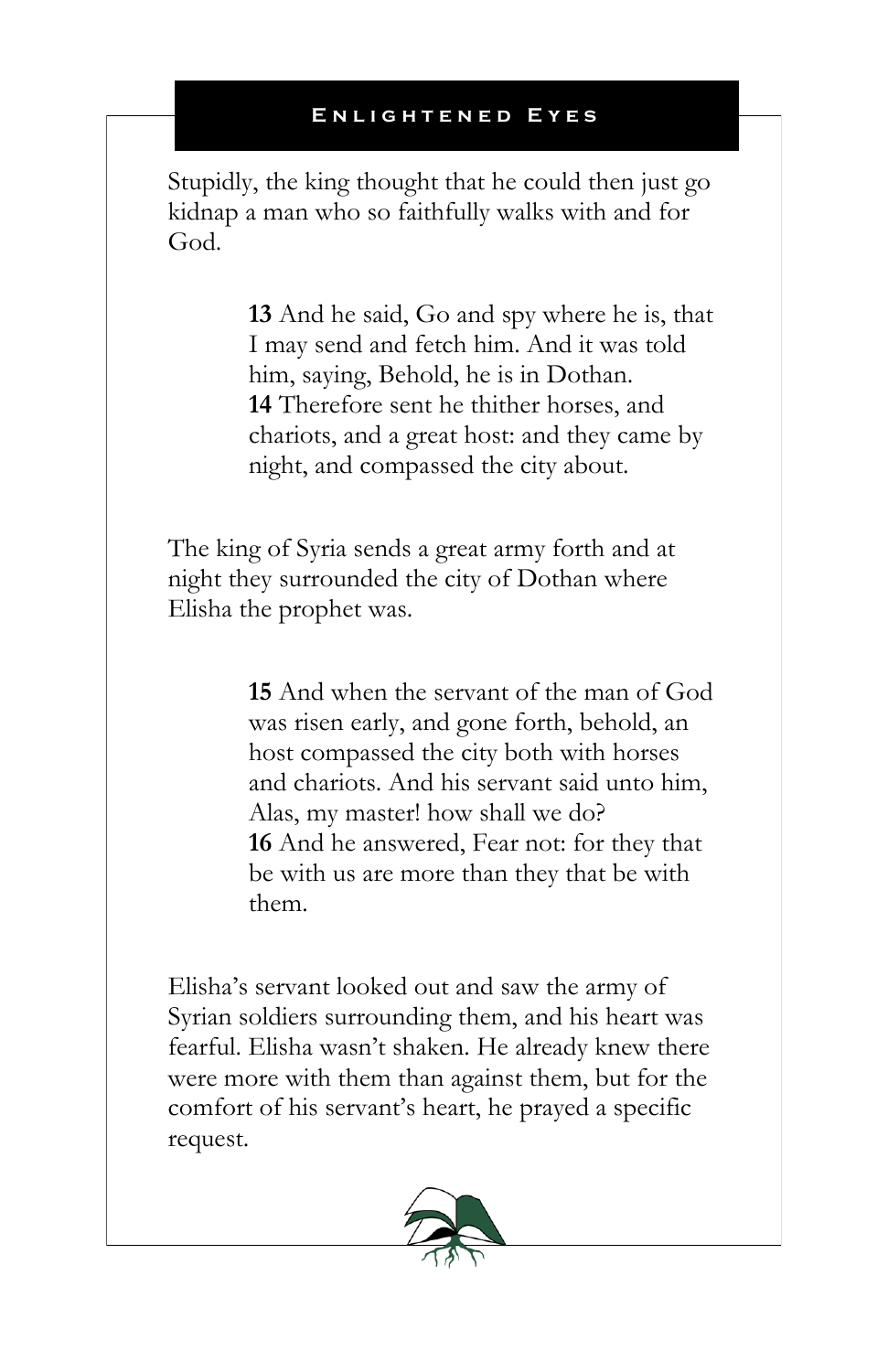**17** And Elisha prayed, and said, LORD, I pray thee, open his eyes, that he may see. And the LORD opened the eyes of the young man; and he saw: and, behold, the mountain was full of horses and chariots of fire round about Elisha.

The eyes of Elisha's servant were then opened to the greater reality that early morning. Surrounding and protecting Elisha was a superior army than the Syrian force. God had sent His heavenly host to defend Elisha, and I trust, after seeing that his servant didn't feel like he needed to ask for more.

Did anything change in the spiritual realm once his eyes were open? No, he just was able to see it clearly now, and so it is often for the Christian today. Paul wasn't praying for them to get more in Christ, but just to have the eyes of their hearts enlightened to the spiritual reality. I don't know if those chariots were always around Elisha, but the things we have in Christ are always ours.

Elisha and Paul aren't around to pray for God's people anymore; now we need to pray those kinds of prayers. Pray for God to open the eyes of your heart as you are reading the light of His Word. The Bible is the only book that every time you open it, the Author is there with you. Bring Him a humble heart with the opened book. He will teach you personally.

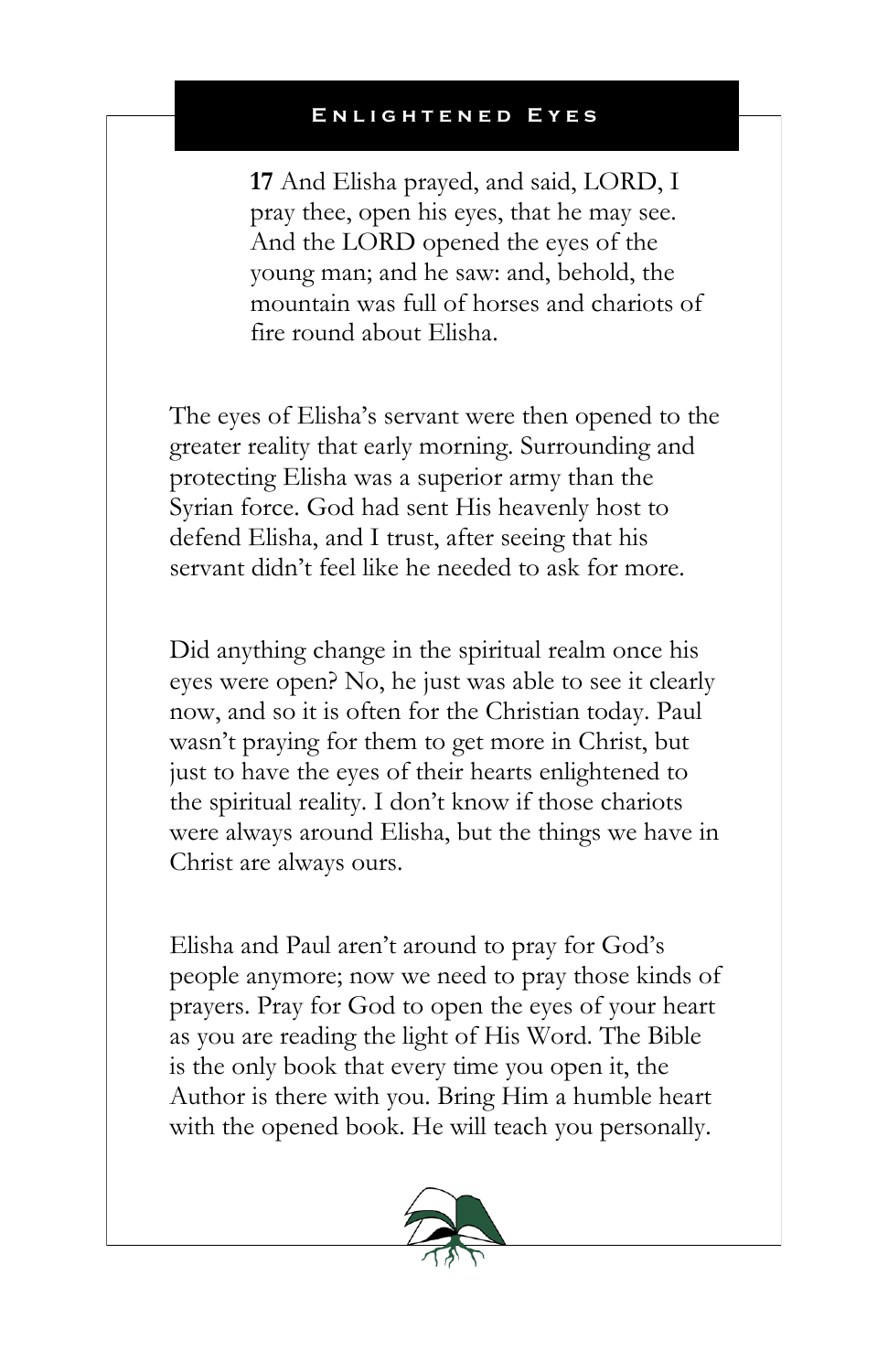The historical Age of Enlightenment led to a rise of even more fleshly accomplishments for mankind to then use to boast even more of his favorite topic: himself. Without the revealed light of God's Word, no matter how lauded, a blinded heart is blind.

For the Christian every time we unfold our hearts as flowers before Him, He is always there to give us light. The eyes of our hearts can be enlightened by His Word so that we acknowledge, boast of, and walk in the truth that is in Jesus Christ.

God will teach you, enlighten you, and cause you to understand it with the same power, fervor, and life as when He originally gave it unto those holy men of old to write these inspired Scriptures down for the very first time.

## **Psalm 36:7 – 9 ESV**

**7** How precious is your steadfast love, O God! The children of mankind take refuge in the shadow of your wings.

**8** They feast on the abundance of your house, and you give them drink from the river of your delights.

**9** For with you is the fountain of life; in your light do we see light.

## **Open your Bible, open your eyes, and let there be light!**